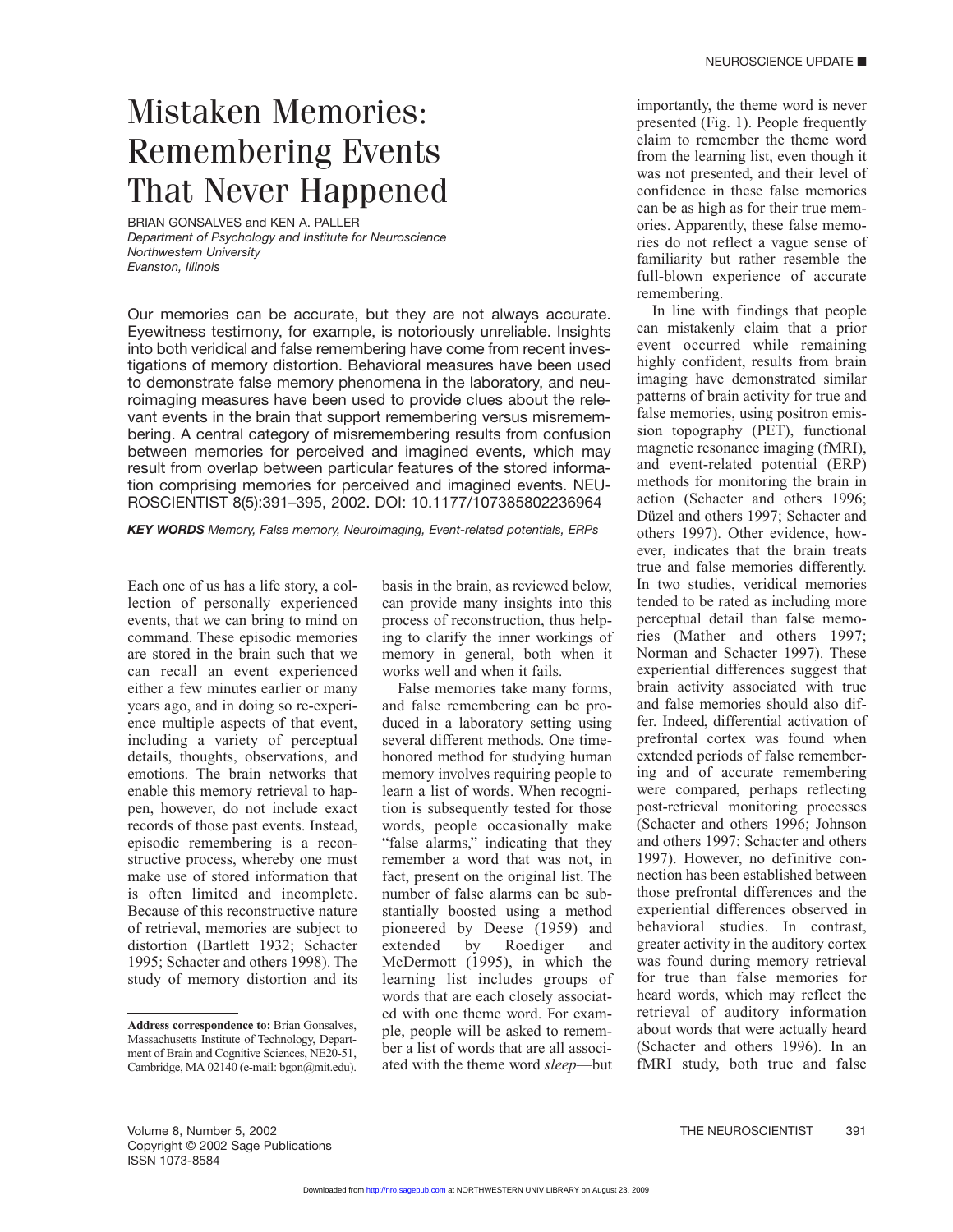## Attempt to learn a list of words



## Recognition test yielding false memories Yes, "sleep" is a word I remember from earlier! sleep domino

**Fig. 1.** An example of the Deese-Roediger-McDermott procedure for inducing false memories, in which participants hear a series of words associated with a nonpresented theme word. Later, participants often claim to have heard the nonpresented theme word.

memories were associated with hippocampal activity, whereas accurate retrieval elicited relatively more activity in the parahippocampal cortex, perhaps reflecting the greater reactivation or re-experiencing of perceptual details (Cabeza and others 2001). Differences in neural activity associated with true and false memory were also observed in several ERP studies (Walla and others 2000; Curran and others 2001; Miller and others 2001; Nessler and others 2001). In one particularly elegant ERP study, word learning was accomplished using lateralized visual presentations such that contralateral visual areas were preferentially engaged (Fabiani and others 2000). When recognition was subsequently tested using central presentations, true memories of presented words showed appropriately lateralized ERP activity, whereas falsely recognized theme words did not. Only words actually presented during learning elicited brain activity indicative of a sensory memory trace.

False memories do not occur only when, as in the aforementioned studies, extensive semantic associations between learned words and a theme word engender false alarms on memory tests. Another arguably more natural way in which false remembering can be induced is by leading people to believe that an event that they imagined had actually occurred. This is known as an error in "reality monitoring" because the individual confuses memories for imagined and perceived events. These errors may arise as a consequence of similarities between how imagined and perceived events are stored in the brain, and between the event features that are reactivated during retrieval (Johnson and Raye 1981; Johnson and others 1993). People are generally quite competent at this form of source discrimination, given that several cues can be used to distinguish between perceived and imagined events. For example, memories for perceived events tend to include more perceptual detail than do memories for imagined events (Johnson and others 1988; Mather and others 1997; Norman and Shacter 1997). Memories for imagined events, on the other hand, often include more records of the cognitive operations required for internally generating the information in question. Although subjective characteristics of mnemonic traces associated with real and

imagined events tend to differ, there are similarities. Critically, when memory records for imaginations and perceptions extensively overlap in features, the two tend to be confused, and we may then mistake imagination for reality.

We recently developed a new procedure for generating realitymonitoring errors, which allowed us to obtain neural correlates of true and false remembering (Gonsalves and Paller 2000b). As shown in Figure 2, subjects in our experiment viewed a series of object names and generated a visual image of each corresponding object. For half of the words, a picture of the object was also presented 2 seconds after the word, but the pictures required no response. Subsequently, in a surprise memory test, subjects heard a series of spoken words. Some of these words were seen earlier, some were seen with the corresponding picture, and some were not seen at all. For each word, subjects decided whether or not they saw a picture of the named object earlier. This paradigm thus creates substantial overlap in memory attributes for imagined objects and for perceived objects, thereby eliciting frequent realitymonitoring errors. Subjects claimed to have seen pictures of 30% of the items that they had only seen as a word during encoding, whereas they only claimed to have seen 9% of the new items. Brain activity recorded during the retrieval phase of this experiment differed between true and false memories. Specifically, from 900 to 1200 ms after word onset, ERP responses at parietal and occipital scalp locations were more positive for true memories than for false memories. In interpreting this effect, we were able to build on our previous observation of an ERP correlate of visual imagery during memory retrieval (Gonsalves and Paller 2000a). Participants in this previous experiment studied sets of spoken words either with or without instructions to generate visual images, and they later recognized those words encoded with visual imagery better. ERPs from occipital scalp locations differed for these two types of words, and these differences were interpret-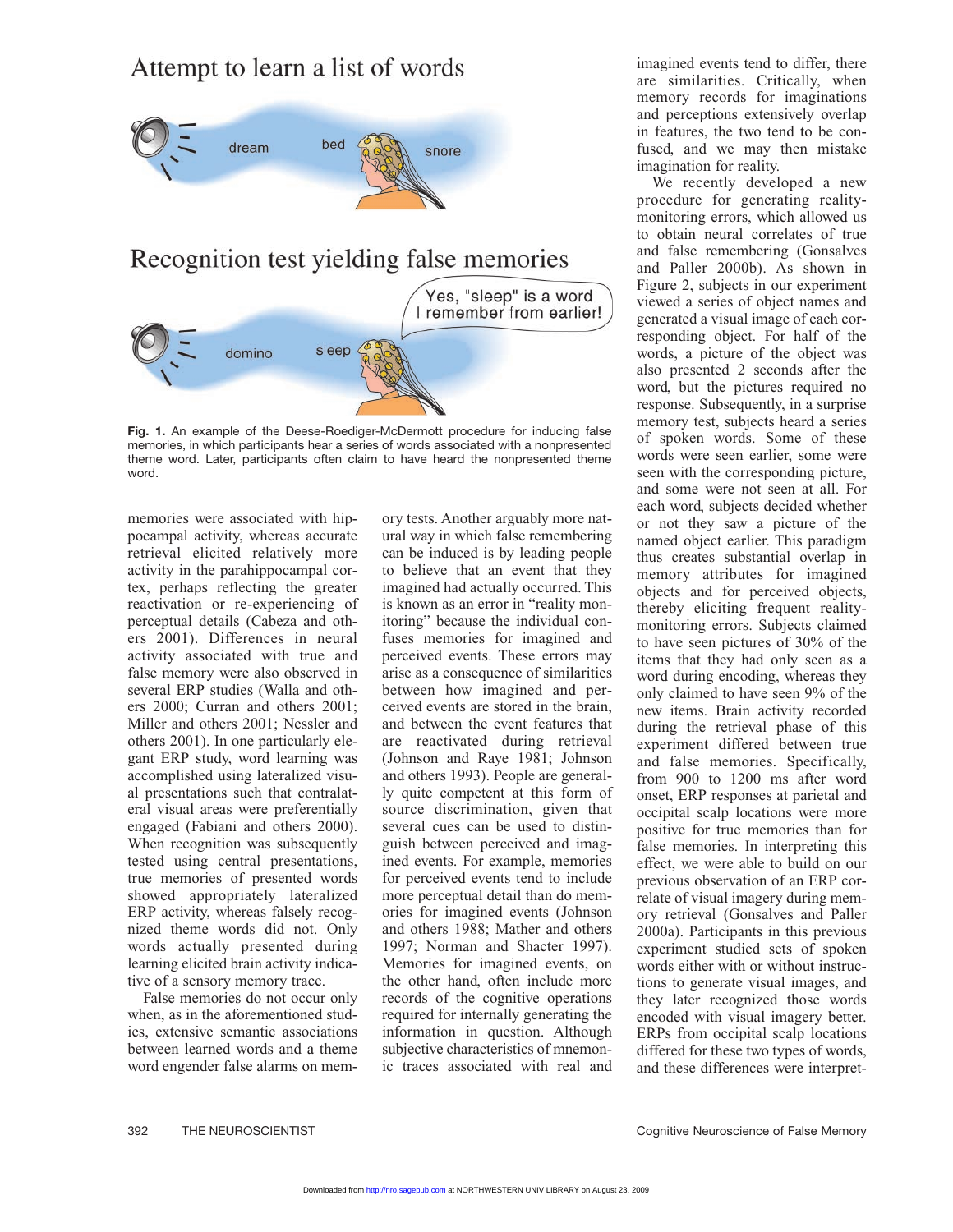



**Fig. 2.** Procedure used by Gonsalves and Paller (2000b) for generating false memories, as outlined in the text. Brain potentials observed in the two parts of this experiment are shown on the right. (From Paller 2002, adapted with permission; Figure 1 and the *left side* of this figure from de Schipper S. 2000, December 2. Sterke verbeelding: valse herinnering blijkt uithersengolven [Strong imagination: false memory is evident from brainwaves]. *NRC Handelsblad*, p. 47. Copyright 2000 by *NRC Handelsblad*. Adapted by permission.)

ed as reflecting the enhanced retrieval of visual object representations for words encoded using visual imagery. Similarly, we interpreted the ERP difference between true and false memories as reflecting the enhanced retrieval of visual perceptual information about object pictures for true compared to false memories. This interpretation accords well with the reality-monitoring framework, which predicts that memories for perceptions should include, on average, more perceptual detail than memories for imaginations (Johnson and Raye 1981; Johnson and others 1988; Johnson and others 1993).

In addition to these differences between true and false memories, ERPs recorded during the study phase were computed according to whether or not items were later recognized. Neural differences between later remembered and later forgotten items, so called subsequent memory effects, have been observed using both ERP and event-related fMRI methods (for review, see Paller and Wagner, 2002). Typically, studyphase items that were subsequently remembered elicited a more positive ERP than did items later forgotten. In our experiment, we sorted studyphase ERP responses to pictures according to whether they were later remembered or forgotten, and we observed a subsequent memory ERP effect widely distributed across the scalp and likely reflecting the activity of multiple brain regions. We also recorded ERP responses to study words not followed by a picture and sorted them according to whether the person later falsely claimed to have seen the picture. ERPs associated with later false remembering were more positive than those associated with later correct rejections, most reliably from 600 to 900 ms at occipital and parietal scalp locations. Given our prediction that vivid visual imagery can promote subsequent reality-monitoring errors, such that an item presented only as a word could later be falsely remembered as a picture, we interpreted these effects as a reflection of strong visual imagery that promoted later false

remembering. Preliminary results from an event-related-fMRI study of false memory using this same design suggest that imagery-associated activity in the precuneus, anterior cingulate cortex, and inferior parietal gyrus likewise promotes later false remembering (Gonsalves and others 2001). Precuneus activation has been associated previously with memoryrelated imagery (Fletcher and others 1995, 1996), and precuneus, anterior cingulate, and inferior parietal gyrus are areas engaged during both visual imagery and visual perception (Kosslyn and Thompson 2000). These results are in line with our earlier interpretations that more elaborate or vivid visual imagery during the imagery task precipitates a later false memory in this paradigm.

We interpreted these neurophysiological harbingers of false memories as reflections of the association between vivid visual imagery and later reality-monitoring errors, an account consonant with prior work on the effects of imagery. For example, when people actively imagine a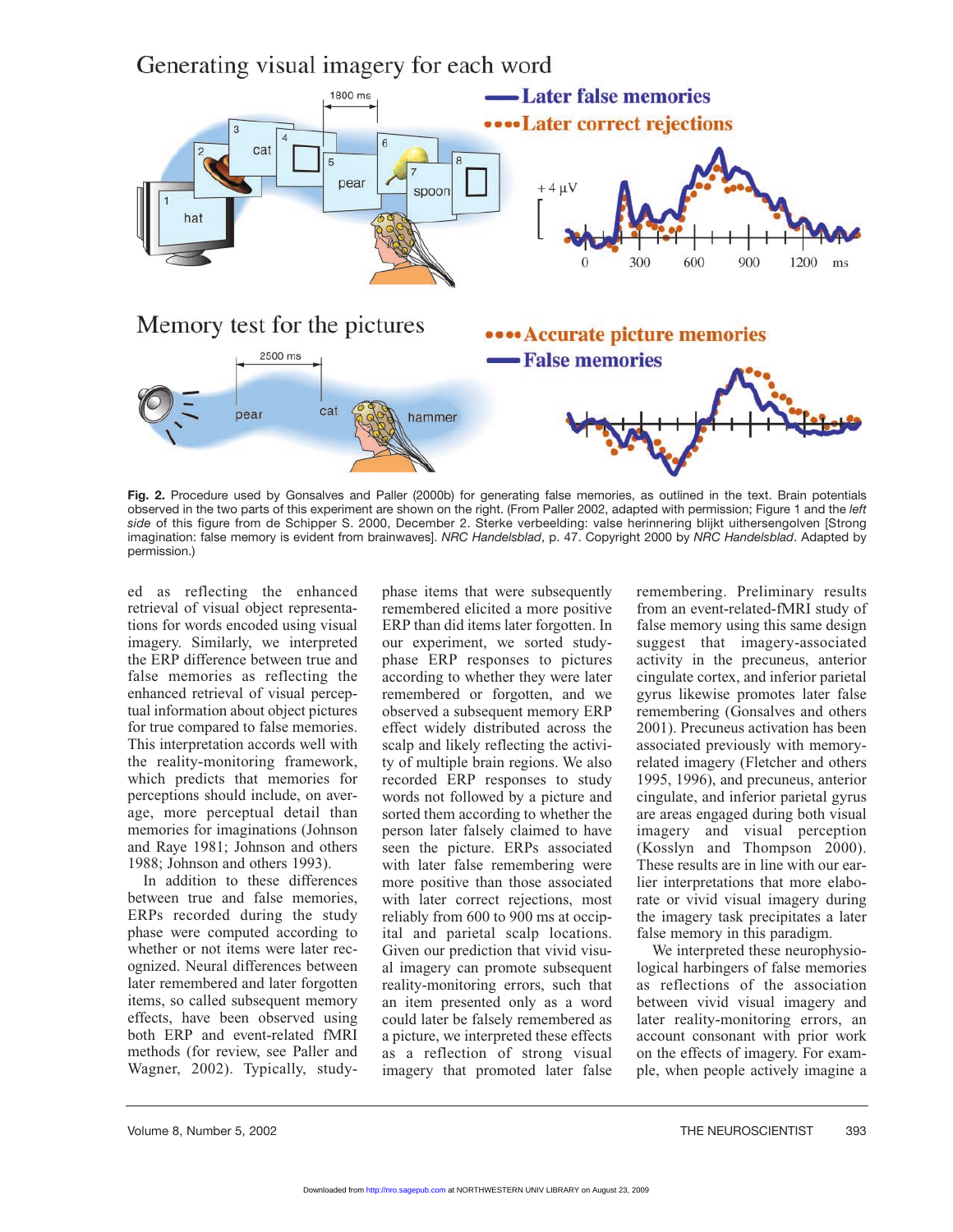concocted childhood event, the likelihood that subjects later believe the event had actually happened increases (Hyman and Pentland 1996). Repeatedly imagining an event increases subjective ratings of the likelihood that the event occurred, a phenomenon called *imagination inflation* (Garry and others 1996). Encoding words with an emphasis on imagery increases the number of errors when people later attempt to remember whether particular items were seen as words or pictures (Durso and Johnson 1980; Lane and Zaragoza 1995). The constructive memory framework of Schacter and colleagues (Schacter and others 1998) suggests a general neural mechanism for these reality-monitoring errors. This framework takes as a starting point the idea that event memory traces consist of distributed networks localized in cortical regions involved in initially encoding an event and that these networks are reactivated when the memory is retrieved (Squire 1987; McClelland and others 1995; Paller 2002). Two highly similar events will have a large amount of overlap in their distributed features, such that events may be difficult to distinguish from one another during retrieval. This general mechanism can be applied to the occurrence of reality-monitoring errors, and in particular the confusion between visual perceptions and visual imaginations. It is well established that visual imagery activates many of the same brain areas active during visual perception (Kosslyn and Thompson 2000), which suggests that images and perceptions can have overlapping memory representations in the cerebral cortex. Particularly vivid visual imagery of an event might lead to the formation of a memory trace that is indistinguishable from the trace that would have been formed had the event actually been perceived. These general mechanisms might be applied to false memory phenomena such as the effects of misleading questions on eyewitness testimony, whereby postevent suggestions about what happened during an event lead to distortion in people's accounts of events (Loftus and others 1995). This realitymonitoring mechanism may also provide a model for the creation of false childhood memories through suggestive questioning (i.e., Hyman and Pentland 1996). In this case, when people actively imagine a fabricated childhood event, they sometimes come to believe that the event actually happened. Continuing research on memory distortion in the laboratory, using the methods of cognitive neuroscience, can be expected to shed additional light on the brain mechanisms whereby imagined events may later become confused with actual events, leading to false memories outside the laboratory.

## **References**

- Bartlett FC. 1932. Remembering. Cambridge, UK: Cambridge University Press.
- Cabeza R, Rao SM, Wagner AD, Mayer AR, Schacter DL. 2001. Can medial temporal lobe regions distinguish true from false? An event-related fMRI study of veridical and illusory recognition memory. Proc Natl Acad Sci U S A 98:4805–10.
- Curran T, Schacter DL, Johnson MK, Spinks R. 2001. Brian potentials reflect behavioral differences in true and false recognition. J Cogn Neurosci 13:201–16.
- Deese J. 1959. On the prediction of occurrence of particular verbal intrusions in immediate recall. J Exp Psychol 58:17–22.
- Durso FT, Johnson MK. 1980. The effects of orienting tasks on recognition, recall, and modality confusion of pictures and words. J Verbal Learn Verbal Behav 19:416–29.
- Düzel E, Yonelinas AP, Mangun GR, Heinze HJ, Tulving E. 1997. Event-related brain potential correlates of two states of conscious awareness in memory. Proc Natl Acad Sci U S A 94:5973–78.
- Fabiani M, Stadler MA, Wessels PM. 2000. True but not false memories produce a sensory signature in human lateralized brain potentials. J Cogn Neurosci 12:941–9.
- Fletcher PC, Frith CD, Baker SC, Shallice T, Frackowiak RSJ, Dolan RJ. 1995. The mind's eye—precuneus activation in memory-related imagery. Neuroimage 2:195–200.
- Fletcher PC, Shallice T, Frith CD, Frackowiak RSJ, Dolan RJ. 1996. Brain activity during memory retrieval: the influence of imagery and semantic cueing. Brain 119:1587–96.
- Garry M, Manning CG, Loftus EF, Sherman SJ. 1996. Imagination inflation: imagining a childhood event inflates confidence that it occurred. Psychon Bull Rev 3:208–14.
- Gonsalves B, Paller KA. 2000a. Brain potentials associated with recollective processing of spoken words. Mem Cogn 28:321–30.
- Gonsalves B, Paller KA. 2000b. Neural events that underlie remembering something that never happened. Nat Neurosci 3:1316–21.
- Gonsalves B, Reber PJ, Gitelman DR, Parrish TB, Mesulam M-M, Paller KA. 2001. Event-related fMRI reveals brain activity at encoding that predicts true and false memories for visual objects. Soc Neurosci Abstr 27: Program No. 236.9.
- Hyman IE, Pentland J. 1996. The role of mental imagery in the creation of childhood memories. J Mem Language 35:101–17.
- Johnson MK, Hashtroudi S, Lindsay SD. 1993. Source monitoring. Psychol Bull 114:3–28.
- Johnson MK, Nolde SF, Mather M, Kounios J, Schacter DL. 1997. The similarity of brain activity associated with true and false recognition memory depends on test format. Psychol Sci 8:250–57.
- Johnson MK, Raye CL. 1981. Reality monitoring. Psychol Rev 88:67–85.
- Johnson MK, Suengas AG, Foley MA, Raye CL. 1988. Phenomenal characteristics of memories for perceived and imagined autobiographical events. J Exp Psychol Gen 117:371–6.
- Kosslyn SM, Thompson WL. 2000. Shared mechanisms in visual imagery and visual perception: insights from cognitive neuroscience. In: Gazzaniga MS, editor. The new cognitive neurosciences. Cambridge (MA): MIT Press. p 975–85.
- Lane SM, Zaragoza MS. 1995. The recollective experience of cross-modality confusion errors. Mem Cogn 23:607–10.
- Loftus EF, Feldman J, Dashiell R. 1995. The reality of illusory memories. In: Schacter DL, editor. Memory distortion. Cambridge (MA): Harvard University Press. p 47–68.
- Mather M, Henkel LA, Johnson MK. 1997. Evaluating characteristics of false memories: remember/know judgements and memory characteristics questionnaire compared. Mem Cogn 25:826–37.
- McClelland JL, McNaughton BL, O'Reilly RC. 1995. Why there are complementary learning systems in the hippocampus and neocortex: insights from the successes and failures of connectionist models of learning and memory. Psychol Rev 102:419– 57.
- Miller AR, Baratta C, Wynveen C, Rosenfeld JP. 2001. P300 latency, but not amplitude or topography, distinguishes between true and false recognition. J Exp Psychol Learn Mem Cogn 27:354–61.
- Nessler D, Mecklinger A, Penney TB. 2001. Event related brain potentials and illusory memories: the effects of differential encoding. Cogn Brain Res 10:283–301.
- Norman KA, Schacter DL. 1997. False recognition in young and older adults: exploring the characteristics of illusory memories. Mem Cogn 25:838–48.
- Paller KA. 2002. Cross-cortical consolidation as the core defect in amnesia: prospects for hypothesis-testing with neuropsychology and neuroimaging. In: Squire LR, Schacter DL, editors. The neuropsychology of memory. 3rd ed. New York: Guilford. p 73–87.
- Paller KA, Wagner Ad. In press. Monitoring the transformation of experience into memory. Trends Cogn Sci 6:93–102.